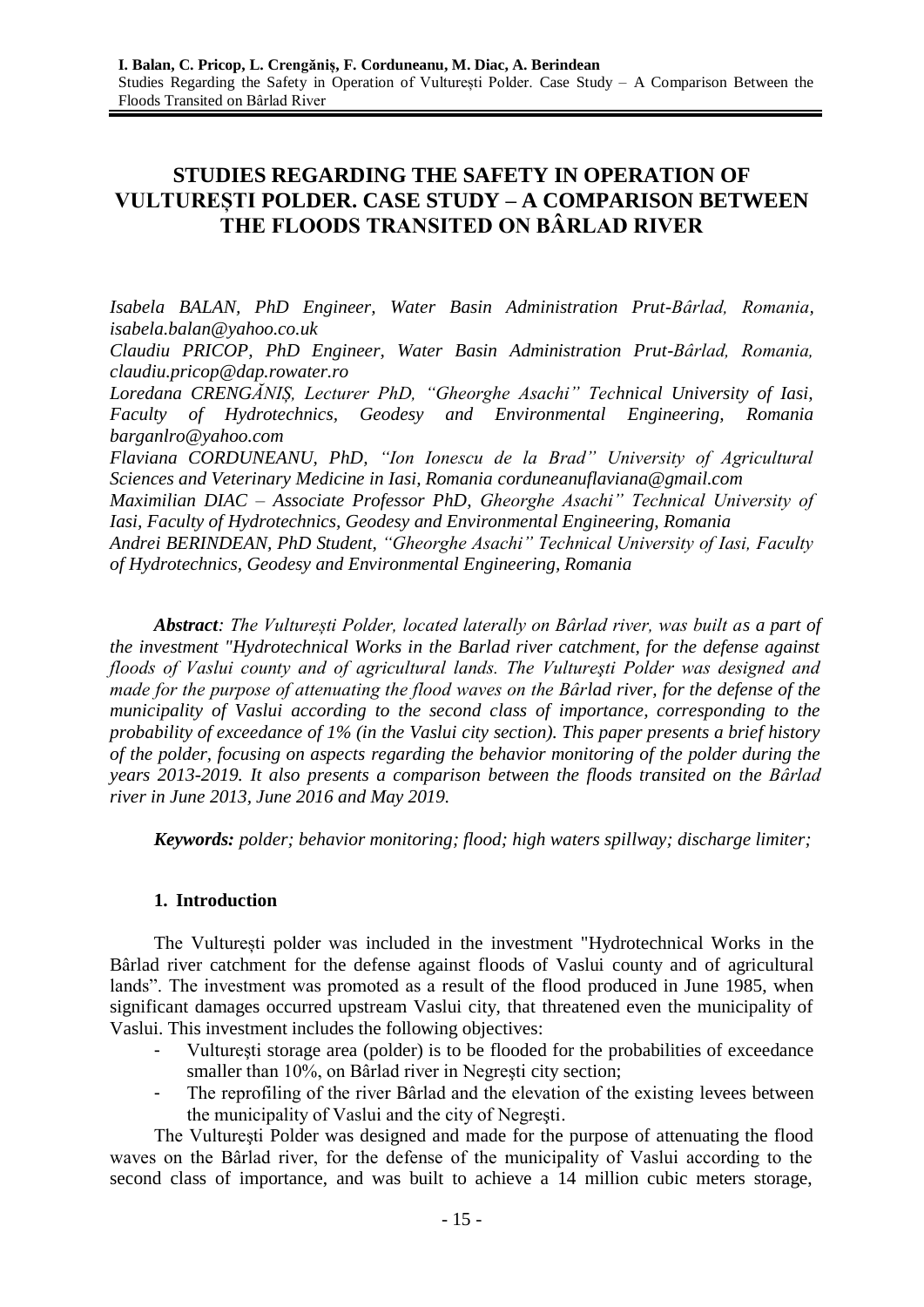corresponding to the probability of exceedance of 1% (in the Vaslui city section), with a maximum discharge downstream of  $182 \text{ m}^3\text{/s}$  (Figure 1).

The attenuation in the polder starts from the moment of the incidence of the flood with the probability exceedance of 10% (Vaslui city section) and it is realized through of the concrete frontal dam (with the function of limiting the discharge downstream) and of the lateral access surface spillway (with the function of flooding the polder area).

The evacuation of the water from the polder is done by the lateral access spillway, the high waters spillway and the bottom outlet.



Fig. 1 – The Vulturești polder positioning map

# **2. Materials and Methods**

## **COMPONENT WORKS OF THE POLDER**

**a) The dam** of the Vultureşti polder has a total length of about 4150 m; upstream the storage area has a closing dam about 800 m long. The height of the dam is variable (between 4 and 7 m).

**b) The transverse dam** is located in front of the Bârlad river and upstream of the railroad bridge is a reinforced concrete construction and has a discharge limiter consisting of three rectangular outlets and a high waters spillway (figure 2 and 3).



Fig. 2. Cross section of the transverse dam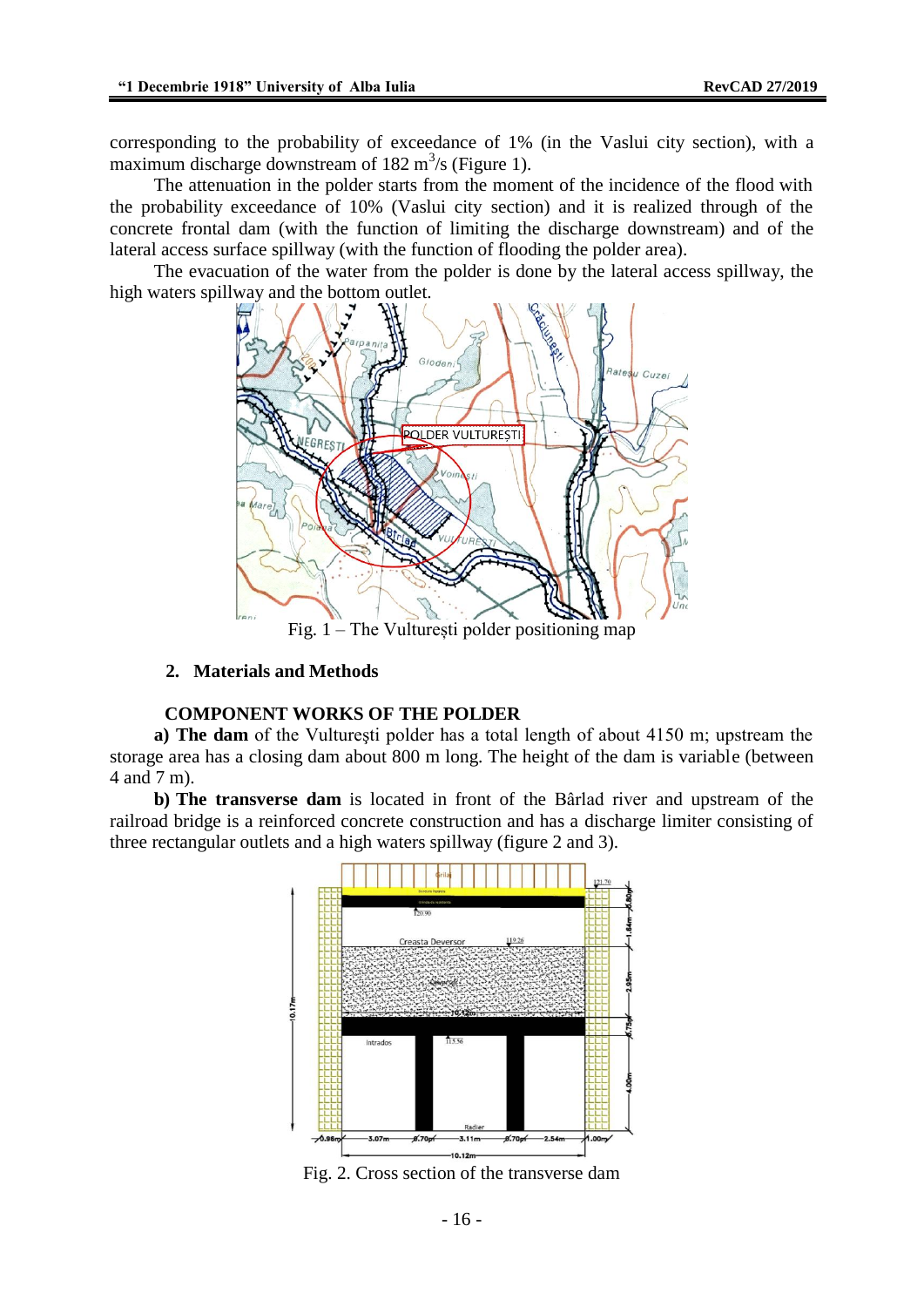**I. Balan, C. Pricop, L. Crengăniș, F. Corduneanu, M. Diac, A. Berindean** Studies Regarding the Safety in Operation of Vulturești Polder. Case Study – A Comparison Between the

Floods Transited on Bârlad River



Fig. 3. Longitudinal section of the transverse dam

**c) The lateral surface spillway** in the polder is located upstream of the concrete dam; the length at the canopy - 180 m and the height - 1.55 m (from the ground level).

**d) The bottom outlet** of the polder is located on the Durduc river and it evacuates in the Bârlad river; it consists of 2 circular outlets with the diameter of 1400 mm and has a length of 40.0 m (figure 4).



Fig. 4. Longitudinal section of the bottom outlet

e) **The downstream highwaters spillway** is located in the body of the transversal dam on the meadow of the river Bârlad and in the left embankment of the nonpermanent storage area (figure 5).



Figure 5. Cross section of the downstream highwaters spillway

The flood transit requirements through the polder are:

- The operating regime of the polder is given by the purpose for which it was built, respectively for mitigating the floods with the probability of exceedance smaller than 10%, respectively 5% and 1% corresponding to the flood defense of the city Vaslui at the second class of importance;

- It is very important for the maximum efficiency of the polder, that it is operated in relation with the Tungujei and Căzăneşti reservoirs, in regards to the downstream discharges, so the polder would be empty and able to accumulate the flood corresponding to the probability of 10%.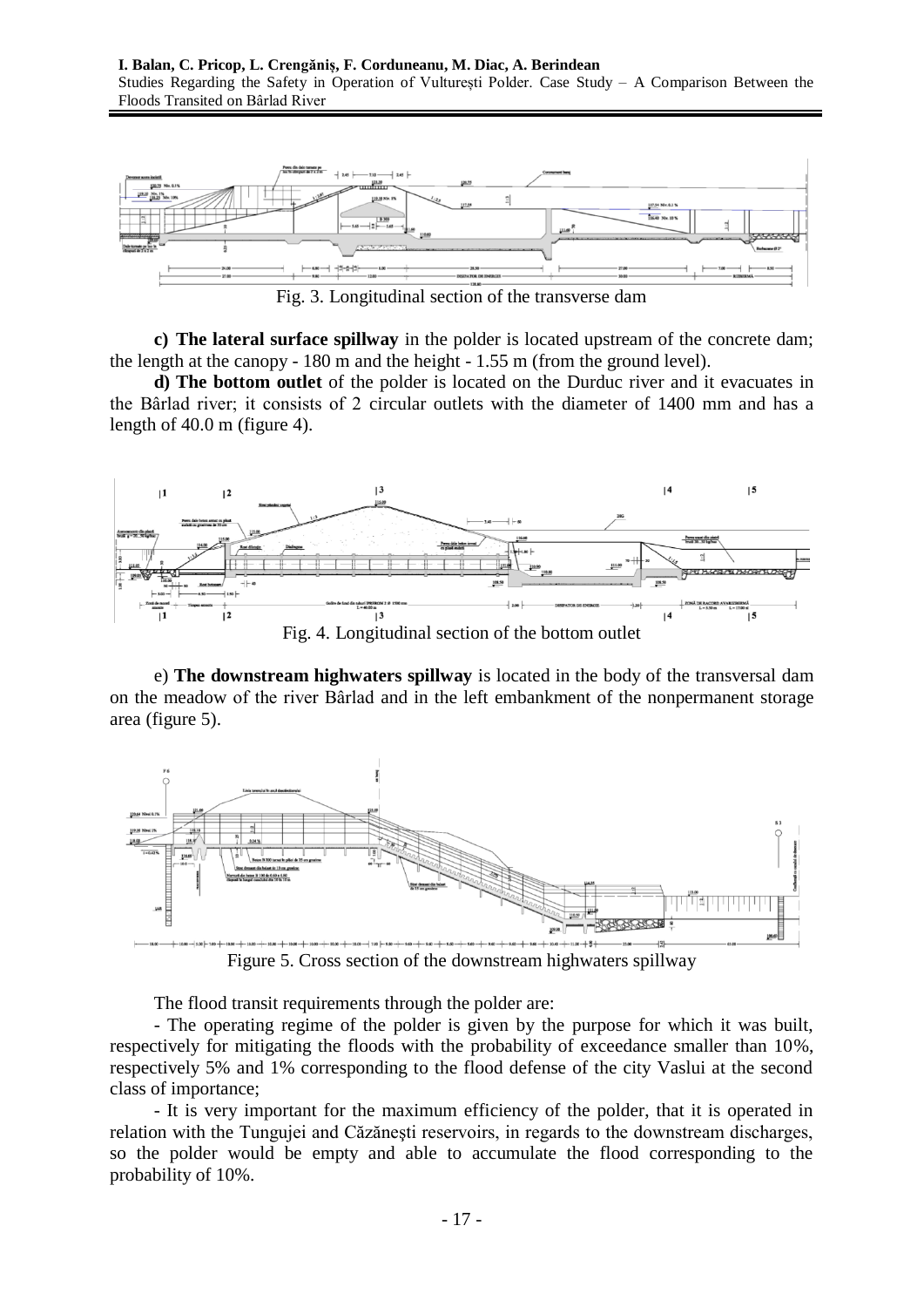## **3. Results and discussions**

#### **The Flood of June – July 2013**

a. At the Negrești hydrometric station a maximum discharge of  $177 \text{ m}^3/\text{s}$  was registered in  $1<sup>st</sup>$  of July at  $13<sup>00</sup>$  hour;

b. The water level recorded in the analysis section was 118.20 maSL and it was inferior with a difference of 30 cm to the canopy of the access spillway (118.50 maSL);

c. In Vaslui hydrometric station a maximum discharge of 120 m 3 /s was registered at  $2<sup>nd</sup>$  of July at the hours 13<sup>00</sup> - 14<sup>00</sup>, which was below the maximum flow with the probability of 10% (225 m<sup>3</sup>/s);

d. Discharges were not evacuated from the Tungujei and Căzăneşti reservoirs, neither before, nor during the flood;

e. Although at the hydrometric station immediately upstream the polder entry (the Negreşti hydrometric station) the maximum discharge has exceeded the flow with the probability of appearance of 10%, the canopy of the lateral surface spillway was not overtopped, so the flood wasn't attenuated in the polder.

### **The Flood of June 2016**

a. At the Negrești hydrometric station a maximum discharge of 236 m<sup>3</sup>/s was registered in  $3<sup>rd</sup>$  of June at  $16<sup>30</sup>$  hour, exceeding the maximum flow with the probability of  $10\%$  (182 m<sup>3</sup>/s);

b. The water level recorded in the analysis section was 118.85 maSL and it was superior with a difference of 35 cm to the canopy of the access spillway (118.50 maSL);

c. In the Vaslui hydrometric station a maximum discharge of  $129 \text{ m}^3\text{/s}$  was registered at  $4<sup>th</sup>$  of June at the hours  $06<sup>00</sup>$  -  $07<sup>00</sup>$ , which was below the maximum flow with the probability of 10% (225 m<sup>3</sup>/s);

d. Discharges were not evacuated from the Tungujei and Căzăneşti reservoirs, neither before, nor during the flood;

e. The canopy of the lateral surface spillway was overtopped for a period of time of 10 hours, so the flood was attenuated in the polder.

#### **The Flood of May 2019**

a. During the  $6-7<sup>th</sup>$  of May 2019, important quantities of rainfall, fallen in several stages, were registered in the Bârlad river catchment.



Fig. 6 - Acummulated precipitations in 24 hours in the Bârlad catchment–the  $6<sup>th</sup>$  of May 2019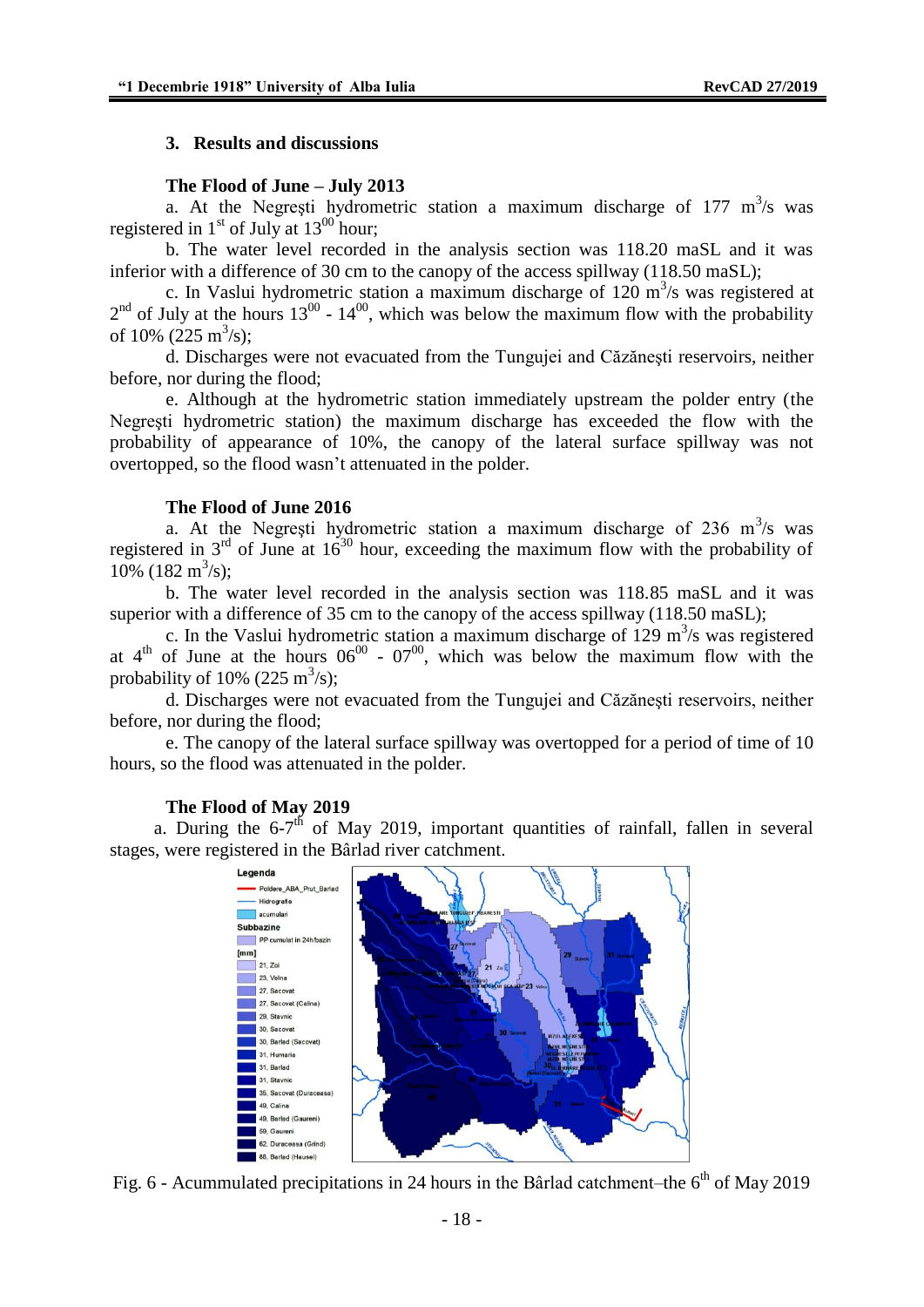Precipitation registered in the Bârlad catchment were monitored with RADAR technology, and with ROFFG (Romanian Flash Flood Guidance) system in GIS environment the areas affected by fast floods in sub-basins were determined. With the help of the Merged Map product, the average accumulated precipitations per hour were determined, based on the spatial and temporal estimates of the precipitations, corrected and / or based on the rainfall recorded on the ground, by the automatic stations, for 06.05.2019 (figure 6).

At the Negrești hydrometric station a maximum discharge of  $237.0 \text{ m}^3/\text{s}$  was registered in  $7<sup>th</sup>$  of May at  $10<sup>00</sup>$  hour, exceeding the maximum flow with the probability of  $10\%$  (182 m<sup>3</sup>/s);

b. The water level recorded in the analysis section was 118.80 maSL and it was superior with a difference of 30 cm to the canopy of the access spillway (118.50 maSL);

c. Discharges were not evacuated from the Tungujei and Căzăneşti reservoirs, neither before, nor during the flood;

g. The canopy of the lateral surface spillway was overtopped for a period of time of 3 hours, so the flood was attenuated in the polder.

## **Comparison between the floods**

The total period of the flood wave is about 70 hours for the three flood waves and the increase time is varies between 7 hours for the flood wave registered in June – July 2013, 16 hours for the flood wave registered in May 2019 and respectively 22 hours for the flood wave registered in June 2016 (figure 8).



Fig. 8 – Flood waves in June-July 2013, June 2016 and May 2019

The analysis of the flood waves show that the shape coefficient is approximately 0.25 for the flood waves registered in 2013 and 2019. The flood wave that occurred in June 2016 had a greater magnitude, the shape coefficient is approximately 0.35 such that the volume of the flood was  $7,136$  million m<sup>3</sup>.